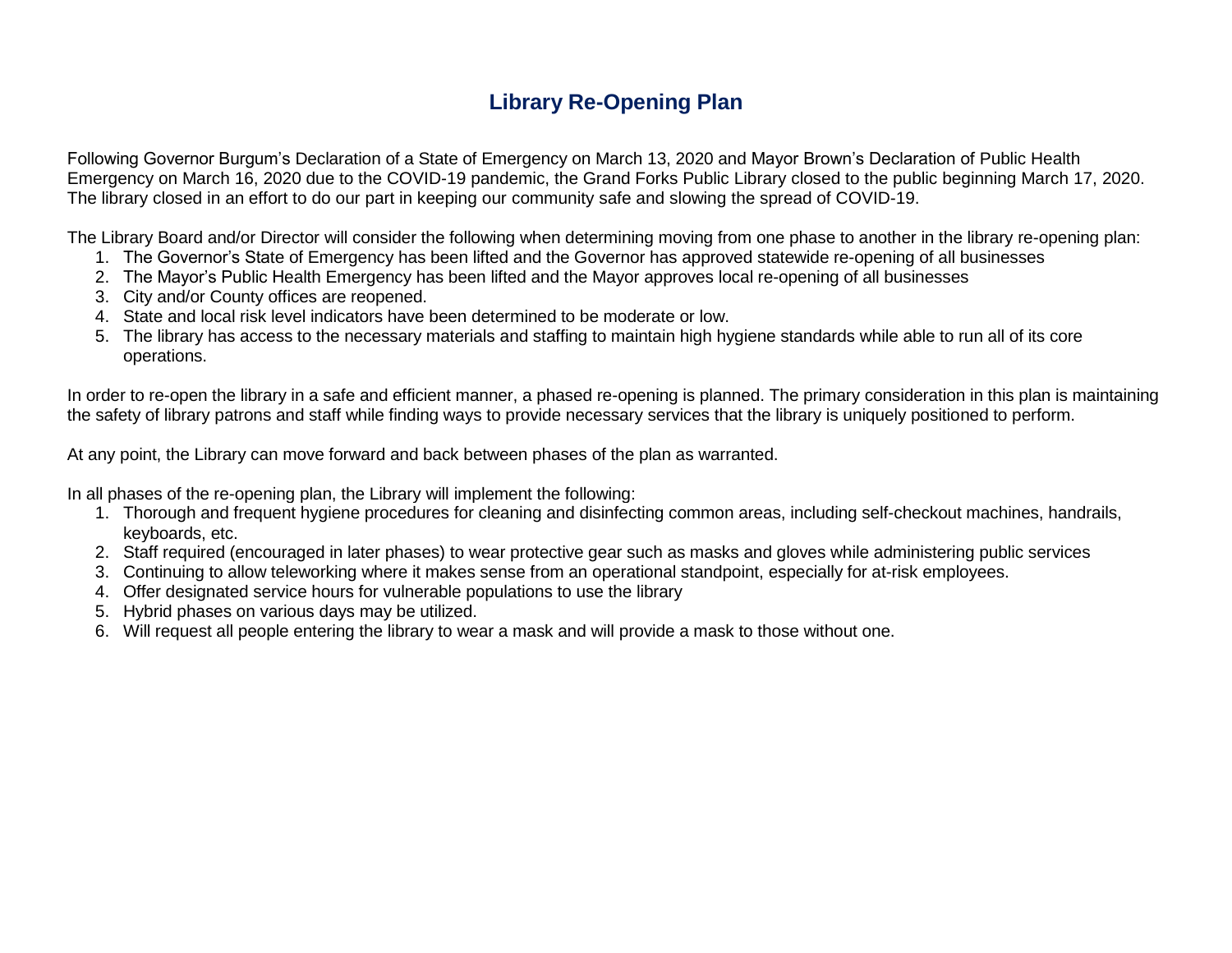|                  | <b>Health</b>       | <b>Phase 1</b>           | <b>Phase 2</b>                                                | Phase 3                                                       | <b>Phase 4</b>                   |
|------------------|---------------------|--------------------------|---------------------------------------------------------------|---------------------------------------------------------------|----------------------------------|
|                  | <b>Emergency</b>    | <15 People               | <30 People                                                    | <50 People                                                    | <b>No Restrictions</b>           |
|                  | Shelter in          | <b>Staff Only</b>        | Incl. 20 Staff                                                | Incl. 20 Staff                                                |                                  |
|                  |                     |                          |                                                               |                                                               |                                  |
|                  | Place               |                          |                                                               |                                                               |                                  |
| Library          | Closed              | Closed to the public     | Open with <30 allowed                                         | Open with <50 allowed                                         | Open                             |
| <b>Building</b>  |                     |                          | Household groups flexibility<br>Vulnerable user hours offered | Household groups flexibility<br>Vulnerable user hours offered | Vulnerable user hours<br>offered |
|                  | Staff work from     | Staff work in shifts     | 20 staff members per shift                                    | Normal staffing with emphasis                                 | Normal staffing with             |
| Library          | home                | Strong social            | Strong social distancing                                      | on hygiene                                                    | emphasis on hygiene              |
| <b>Staff</b>     | Essential staff in- | distancing               | <b>Staff wearing PPE</b>                                      | Staff PPE encouraged                                          | <b>Staff PPE encouraged</b>      |
|                  | house for critical  | <b>Staff wearing PPE</b> | Vulnerable staff work from                                    | Vulnerable staff work from                                    |                                  |
|                  | tasks               | Vulnerable staff work    | home                                                          | home                                                          |                                  |
|                  |                     | from home                |                                                               |                                                               |                                  |
| <b>Hours of</b>  | Closed              | Limited hours for        | Limited Hours M-F;                                            | Regular hours;                                                | Regular hours                    |
| <b>Operation</b> |                     | holds pickup             | Subject to change                                             | open to the public                                            |                                  |
|                  |                     | Mon/Weds/Fri             | Alternating days offering                                     |                                                               |                                  |
|                  |                     | 11-1 and 4-6             | curbside pickup or                                            |                                                               |                                  |
|                  |                     |                          | open to the public by                                         |                                                               |                                  |
|                  |                     |                          | appointment                                                   |                                                               |                                  |
| <b>Materials</b> | Online only         | Online encouraged        | Online encouraged                                             | Online encouraged                                             | Online available                 |
|                  |                     | Stacks closed            | Stacks open                                                   | Stacks open                                                   | Stacks open                      |
|                  | E-resources only    | Curbside pickup of       | Self-pickup of holds                                          | Self-pickup of holds                                          | Normal pickup                    |
| <b>Holds</b>     |                     | holds during limited     | Curbside pickup of holds                                      | Curbside pickup of holds                                      | Curbside pickup of holds         |
|                  |                     | hours                    | during limited hours                                          | during limited hours                                          | may continue                     |
| <b>Checkouts</b> | E-resources only    | Curbside pickup of       | Self-checkout only                                            | Self-checkout encouraged                                      | Normal checkouts                 |
|                  |                     | holds during limited     | Staff PPE and social distancing                               | Staff PPE and social distancing                               | Self-checkout available          |
|                  |                     | hours                    |                                                               |                                                               | Staff PPE encouraged             |
| <b>Returns</b>   | Book drops closed   | Book drops open          | Book drops open                                               | Book drops open                                               | Normal                           |
|                  | No returns          | Returns accepted         | Returns accepted                                              | Returns accepted                                              |                                  |
|                  | accepted            | Returns quarantined      | Returns quarantined                                           | Returns quarantined                                           |                                  |
|                  | Due dates           | 72 hours                 | 72 hours                                                      | 72 hours                                                      |                                  |
|                  | extended            | Due dates extended       | Due dates reinstated                                          | Due dates reinstated                                          |                                  |
|                  | Late fees waived    | Late fees waived         | Late fees waived                                              | Late fees reinstated                                          |                                  |